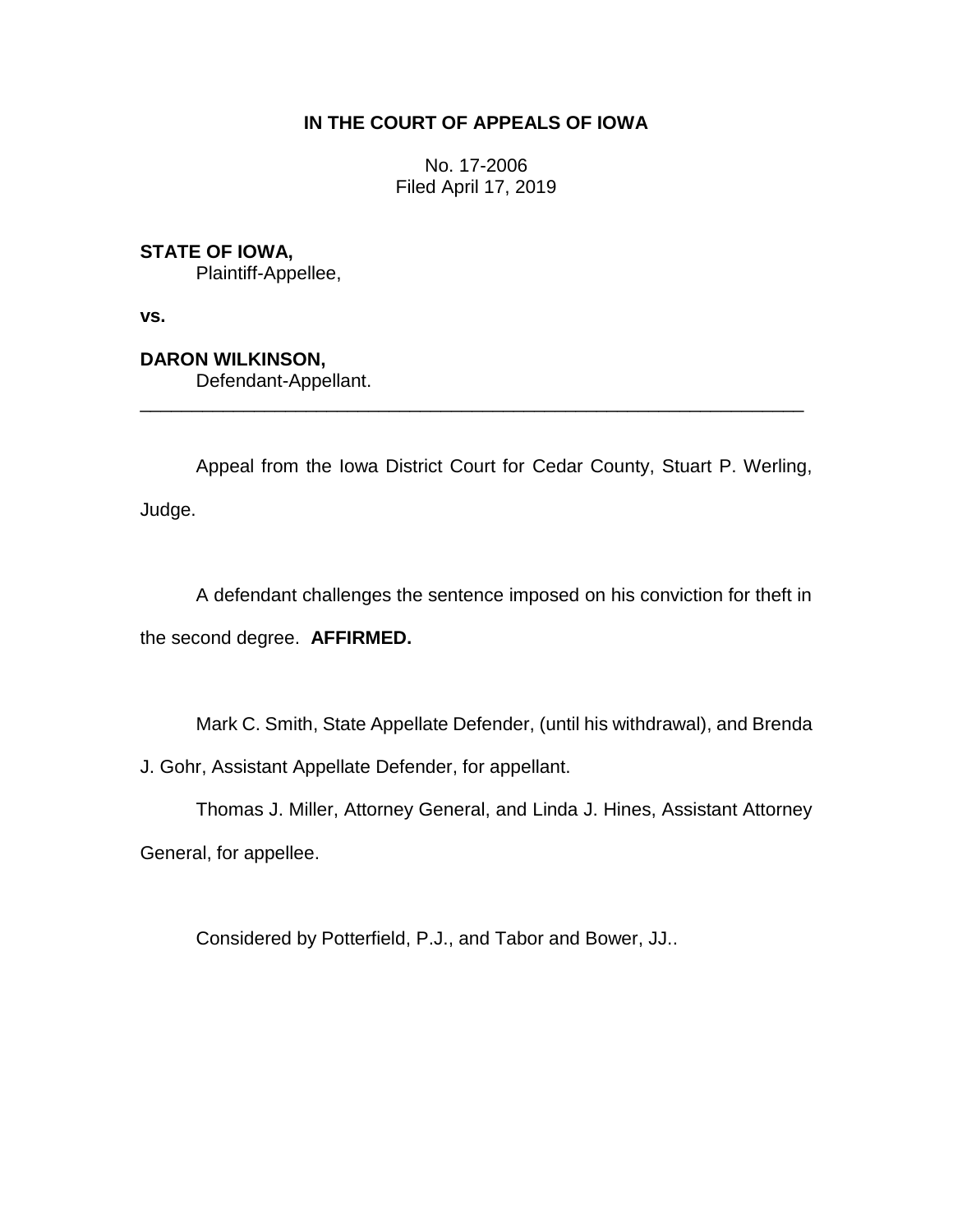## **TABOR, Judge.**

Daron Wilkinson was working as an administrator at the Cedar County jail when he stole more than \$1000 from funds paid by inmates. He pleaded guilty to theft in the second degree and sought a deferred judgment. Instead, the district court imposed judgment, suspended the indeterminate five-year sentence, and placed Wilkinson on supervised probation for two years. Wilkinson appeals his sentence, asserting the district court's consideration of the Iowa Risk Revised (IRR) assessment violated his right to due process.

Because Wilkinson did not raise this issue in the district court, we cannot reach it on direct appeal. *See State v. Guise*, 921 N.W.2d 26, 29 (Iowa 2018); *State v. Gordon*, 921 N.W.2d 19, 24 (Iowa 2018). He also faults his attorney for not objecting to the use of the risk-assessment tool at sentencing. We preserve that claim for development in possible postconviction-relief proceedings.

A state audit in 2016 discovered approximately \$35,000 missing from the room-and-board and commissary accounts at the Cedar County jail. Wilkinson unexpectedly left his job as jail administrator in late December 2015. He initially told investigators he kept the jail accounts "in good order." But he eventually accepted a plea offer from the State and admitted taking money from the accounts with the intent to permanently deprive the county.

Under the plea agreement, the defense asked the court to defer judgment on the felony theft conviction, pointing to Wilkinson's minimal criminal record and his admission of guilt. The State asked for a suspended sentence. The county sheriff weighed in on the consequences for his former employee, telling the court:

2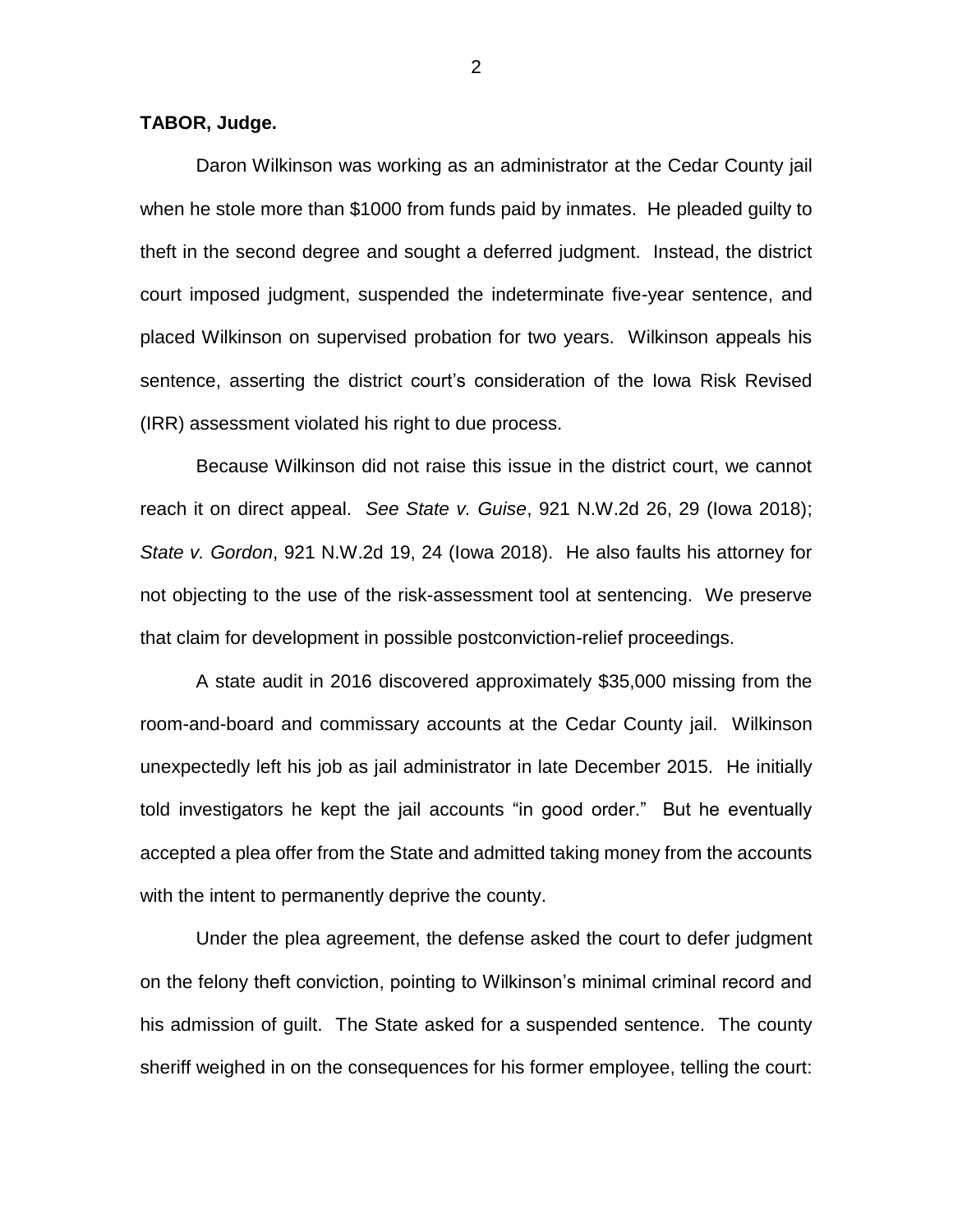"I would think giving him a deferred judgment would give a very poor signal to the

taxpayers."

 $\overline{a}$ 

The presentence investigator also recommended a suspended sentence and probation, and referenced its use of a risk-assessment tool:

As a part of the [presentence investigation (PSI)] process, the defendant was assessed using the Iowa Risk Revised (IRR). The IRR is an assessment tool with a focus on prediction of new violent and/or property crime and is used to assign initial level of supervision in the community. The defendant scored in the administrative category<sup>1</sup> for future violence and the administrative category for future victimization. The IRR would further indicate the defendant would be supervised initially at an administrative level of supervision should he be supervised in the community.

At the sentencing hearing, defense counsel did not object to the inclusion of the IRR in the PSI report. In accepting the State's sentencing recommendation, the district court referenced the risk assessment: "The PSI author, in rating his propensity for future violence and future victimization, rates him at the low end on the spectrum on both of those matters. However, the PSI recommends probation, not a deferred."

On appeal, Wilkinson alleges the court's reliance on the IRR violated his right to due process. *See* U.S. Const. amend. XIV; Iowa Const. art. I, § 9. He specifically claims the district court "was not provided with sufficient cautions for and limitations of the risk assessment tool to allow the court to consider the results." As a back-up, he argues if we decide the due process claim is not

 $1$  The PSI does not explain what it means to score in the "administrative category."